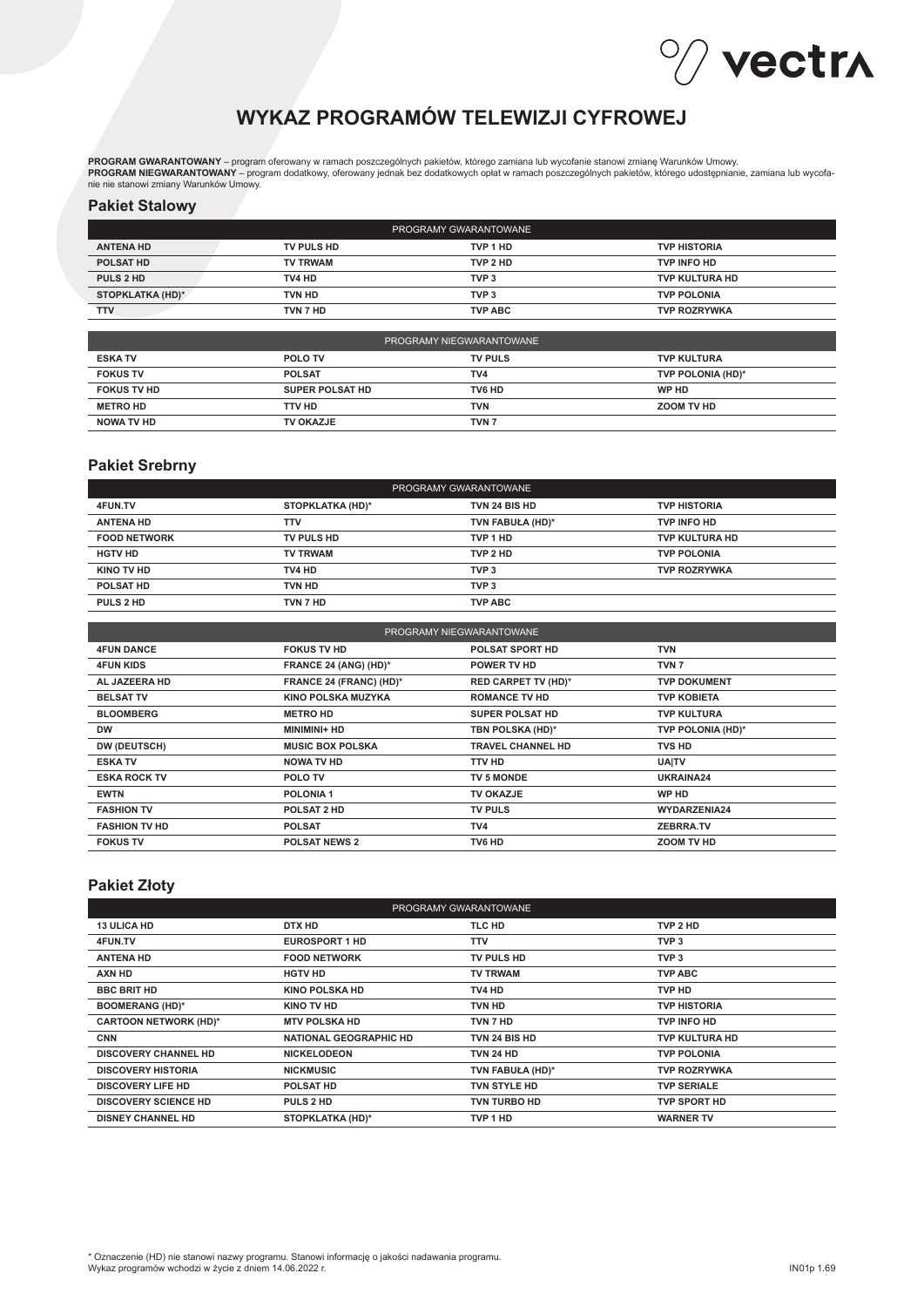

| PROGRAMY NIEGWARANTOWANE |                             |                             |                         |  |
|--------------------------|-----------------------------|-----------------------------|-------------------------|--|
| <b>4FUN DANCE</b>        | <b>EWTN</b>                 | POLONIA <sub>1</sub>        | <b>TV OKAZJE</b>        |  |
| <b>4FUN KIDS</b>         | <b>FASHION TV</b>           | POLSAT 2 HD                 | <b>TV PULS</b>          |  |
| AL JAZEERA HD            | <b>FASHION TV HD</b>        | POLSAT COMEDY CENTRAL EXTRA | <b>TV REGIONALNA.PL</b> |  |
| <b>AXN BLACK</b>         | <b>FOKUS TV</b>             | <b>POLSAT FILM HD</b>       | TV REPUBLIKA HD         |  |
| <b>AXN</b>               | <b>FOKUS TV HD</b>          | <b>POLSAT</b>               | TV4                     |  |
| <b>BBC WORLD NEWS</b>    | FRANCE 24 (ANG) (HD)*       | <b>POLSAT NEWS 2</b>        | TV6 HD                  |  |
| <b>BELSAT TV</b>         | FRANCE 24 (FRANC) (HD)*     | <b>POLSAT NEWS HD</b>       | <b>TVC HD</b>           |  |
| <b>BIZNES24 HD</b>       | HISTORY (HD)*               | <b>POLSAT SPORT HD</b>      | <b>TVN</b>              |  |
| <b>BLOOMBERG</b>         | <b>HOME TV HD</b>           | POLSAT VIASAT HISTORY HD    | TVN <sub>7</sub>        |  |
| <b>BOLLYWOOD HD</b>      | <b>ID HD</b>                | <b>POWER TV HD</b>          | <b>TVP DOKUMENT</b>     |  |
| <b>CANAL+ SPORT 5</b>    | JAZZ (HD)*                  | <b>RED CARPET TV (HD)*</b>  | <b>TVP KOBIETA</b>      |  |
| <b>COMEDY CENTRAL HD</b> | <b>KINO POLSKA MUZYKA</b>   | <b>ROMANCE TV HD</b>        | <b>TVP KULTURA</b>      |  |
| <b>DISCOVERY CHANNEL</b> | <b>METRO HD</b>             | <b>SPORTKLUB HD</b>         | TVP POLONIA (HD)*       |  |
| <b>DISNEY CHANNEL</b>    | MINIMINI+HD                 | <b>STARS.TV HD</b>          | TVS HD                  |  |
| <b>DISNEY XD</b>         | <b>MTV 00S</b>              | <b>SUPER POLSAT HD</b>      | <b>UAITV</b>            |  |
| <b>DIZI</b>              | <b>MUSIC BOX POLSKA</b>     | TBN POLSKA (HD)*            | UKRAINA24               |  |
| <b>DW</b>                | NATIONAL GEOGRAPHIC WILD HD | TELE 5 HD                   | <b>VOX MUSIC TV</b>     |  |
| DW (DEUTSCH)             | <b>NICKTOONS (HD)*</b>      | <b>TELEWIZJA WPOLSCE.PL</b> | WP HD                   |  |
| <b>ESKA TV</b>           | <b>NOWA TV HD</b>           | TRAVEL CHANNEL HD           | <b>WYDARZENIA24</b>     |  |
| <b>ESKA ROCK TV</b>      | <b>PARAMOUNT NETWORK</b>    | <b>TTV HD</b>               | <b>ZEBRRA.TV</b>        |  |
| <b>ESKA TV EXTRA HD</b>  | POLO TV                     | <b>TV 5 MONDE</b>           | ZOOM TV HD              |  |
|                          |                             |                             |                         |  |

# **Pakiet Platynowy**

| PROGRAMY GWARANTOWANE        |                               |                   |                       |  |
|------------------------------|-------------------------------|-------------------|-----------------------|--|
| <b>13 ULICA HD</b>           | <b>DISCOVERY LIFE HD</b>      | <b>NICKMUSIC</b>  | <b>TVN TURBO HD</b>   |  |
| 4FUN.TV                      | <b>DISCOVERY SCIENCE HD</b>   | <b>POLSAT HD</b>  | TVP 1 HD              |  |
| <b>ANIMAL PLANET HD</b>      | <b>DISNEY CHANNEL HD</b>      | PULS 2 HD         | TVP 2 HD              |  |
| <b>ANTENA HD</b>             | <b>DISNEY JUNIOR</b>          | STOPKLATKA (HD)*  | TVP <sub>3</sub>      |  |
| AXN HD                       | DTX HD                        | TLC HD            | TVP <sub>3</sub>      |  |
| <b>BBC BRIT HD</b>           | <b>EUROSPORT 1 HD</b>         | <b>TTV</b>        | <b>TVP ABC</b>        |  |
| <b>BBC EARTH HD</b>          | <b>FOOD NETWORK</b>           | <b>TV PULS HD</b> | TVP HD                |  |
| <b>BBC FIRST</b>             | <b>FOX COMEDY HD</b>          | <b>TV TRWAM</b>   | <b>TVP HISTORIA</b>   |  |
| <b>BBC LIFESTYLE (HD)*</b>   | <b>HGTV HD</b>                | TV4 HD            | TVP INFO HD           |  |
| <b>BOOMERANG (HD)*</b>       | <b>KINO POLSKA HD</b>         | TVN HD            | <b>TVP KULTURA HD</b> |  |
| <b>CARTOON NETWORK (HD)*</b> | KINO TV HD                    | TVN 7 HD          | <b>TVP POLONIA</b>    |  |
| <b>CBEEBIES</b>              | <b>MTV LIVE HD</b>            | TVN 24 BIS HD     | <b>TVP ROZRYWKA</b>   |  |
| <b>CNN</b>                   | <b>MTV POLSKA HD</b>          | <b>TVN 24 HD</b>  | <b>TVP SERIALE</b>    |  |
| <b>DISCOVERY CHANNEL HD</b>  | <b>NATIONAL GEOGRAPHIC HD</b> | TVN FABUŁA (HD)*  | <b>TVP SPORT HD</b>   |  |
| <b>DISCOVERY HISTORIA</b>    | <b>NICKELODEON</b>            | TVN STYLE HD      | <b>WARNER TV</b>      |  |
|                              |                               |                   |                       |  |

| PROGRAMY NIEGWARANTOWANE |                         |                                    |                             |  |
|--------------------------|-------------------------|------------------------------------|-----------------------------|--|
| <b>4FUN DANCE</b>        | <b>DW</b>               | <b>KINO POLSKA MUZYKA</b>          | <b>POLSAT SPORT HD</b>      |  |
| <b>4FUN KIDS</b>         | DW (DEUTSCH)            | <b>LRT LITUANICA</b>               | POLSAT VIASAT HISTORY HD    |  |
| <b>ACTIVE FAMILY</b>     | <b>ELEVEN SPORTS 4</b>  | <b>METRO HD</b>                    | POLSAT VIASAT NATURE HD     |  |
| <b>ADVENTURE HD</b>      | <b>EPIC DRAMA HD</b>    | MINIMINI+ HD                       | POWER TV HD                 |  |
| AL JAZEERA HD            | <b>ESKA TV</b>          | <b>MTV 00S</b>                     | <b>RED CARPET TV (HD)*</b>  |  |
| ALE KINO+ HD             | <b>ESKA ROCK TV</b>     | <b>MUSIC BOX POLSKA</b>            | <b>ROMANCE TV HD</b>        |  |
| <b>AXN</b>               | <b>ESKA TV EXTRA HD</b> | <b>NAT GEO PEOPLE HD</b>           | <b>SPORTKLUB HD</b>         |  |
| <b>AXN BLACK</b>         | <b>EWTN</b>             | <b>NATIONAL GEOGRAPHIC WILD HD</b> | <b>STARS.TV HD</b>          |  |
| <b>AXN SPIN HD</b>       | <b>FASHION TV</b>       | <b>NICKTOONS (HD)*</b>             | SUPER POLSAT HD             |  |
| <b>AXN WHITE</b>         | <b>FASHION TV HD</b>    | NICK JR.                           | TBN POLSKA (HD)*            |  |
| <b>BBC WORLD NEWS</b>    | <b>FILMAX 4K</b>        | <b>NOWA TV HD</b>                  | TELE 5 HD                   |  |
| <b>BELSAT TV</b>         | <b>FILMAX HD</b>        | <b>NUTA.TV HD</b>                  | <b>TELEWIZJA WPOLSCE.PL</b> |  |
| <b>BIZNES24 HD</b>       | <b>FOKUS TV</b>         | <b>PARAMOUNT NETWORK</b>           | TELETOON+ HD                |  |
| <b>BLOOMBERG</b>         | <b>FOKUS TV HD</b>      | <b>PLANETE+ HD</b>                 | <b>TOP KIDS HD</b>          |  |
| <b>BOLLYWOOD HD</b>      | FOX HD                  | POLO TV                            | <b>TRAVEL CHANNEL HD</b>    |  |
| <b>CANAL+DOMO</b>        | FRANCE 24 (ANG) (HD)*   | POLONIA <sub>1</sub>               | <b>TTV HD</b>               |  |
| <b>CANAL+ KUCHNIA</b>    | FRANCE 24 (FRANC) (HD)* | <b>POLSAT</b>                      | TV 5 MONDE                  |  |
| <b>CANAL+ SPORT 5</b>    | <b>FUNBOX UHD</b>       | POLSAT 2 HD                        | TV OKAZJE                   |  |
| <b>COMEDY CENTRAL HD</b> | HISTORY (HD)*           | POLSAT COMEDY CENTRAL EXTRA        | <b>TV PULS</b>              |  |
| DA VINCI (HD)*           | HISTORY2 (HD)*          | POLSAT CAFE HD                     | TV REGIONALNA.PL            |  |
| <b>DISCOVERY CHANNEL</b> | <b>HOME TV HD</b>       | <b>POLSAT DOKU HD</b>              | TV REPUBLIKA HD             |  |
| <b>DISNEY CHANNEL</b>    | ID HD                   | <b>POLSAT FILM HD</b>              | TV4                         |  |
| <b>DISNEY XD</b>         | <b>INULTRA</b>          | <b>POLSAT NEWS 2</b>               | TV6 HD                      |  |
| <b>DIZI</b>              | JAZZ (HD)*              | <b>POLSAT NEWS HD</b>              | <b>TVC HD</b>               |  |
| <b>DOCUBOX</b>           | <b>JUNIOR MUSIC HD</b>  | POLSAT PLAY HD                     | <b>TVN</b>                  |  |

\* Oznaczenie (HD) nie stanowi nazwy programu. Stanowi informację o jakości nadawania programu. Wykaz programów wchodzi w życie z dniem 14.06.2022 r.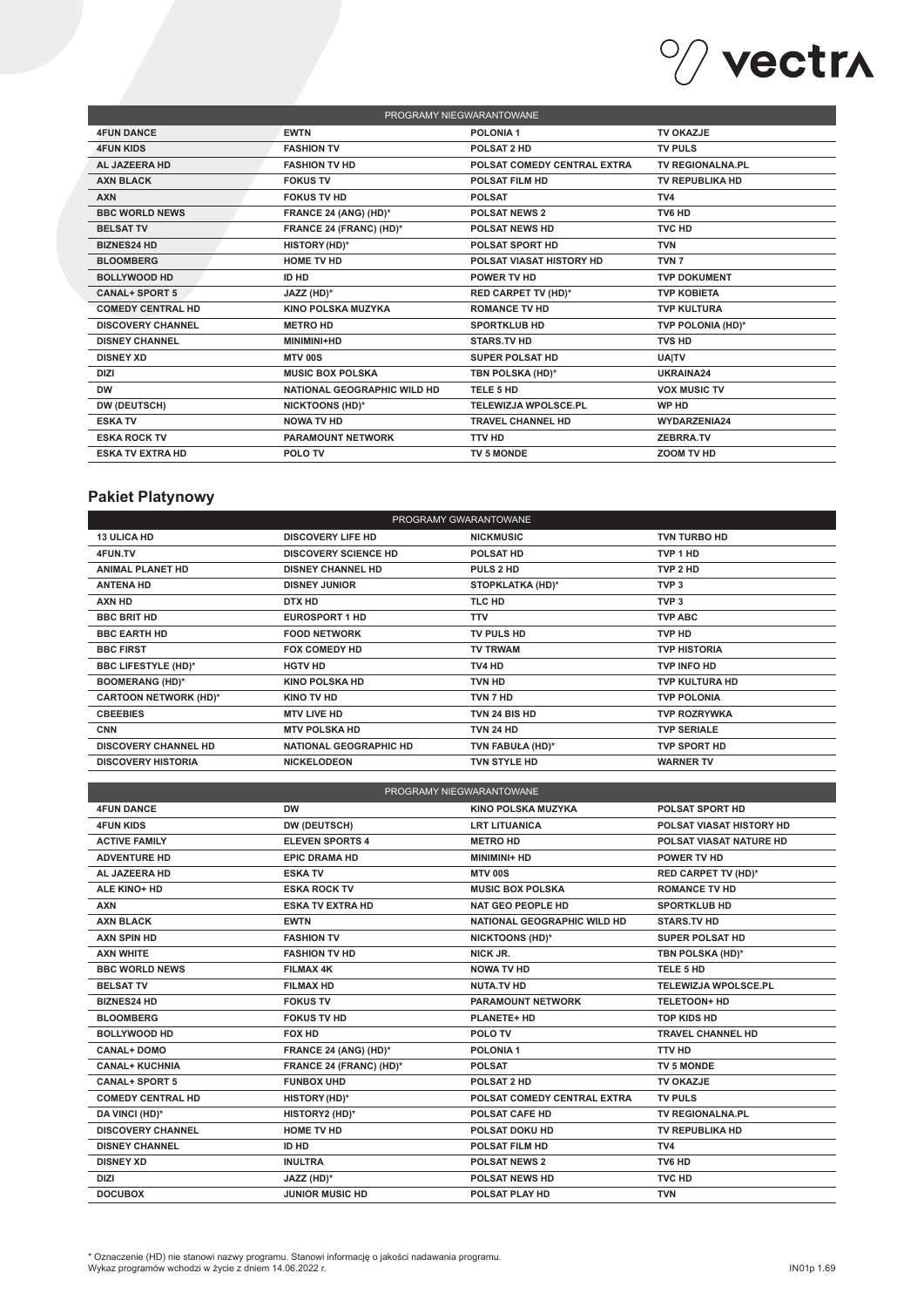

| TVN <sub>7</sub>    | TVP POLONIA (HD)* | <b>ULTRA TV 4K</b>  | <b>ZEBRRA.TV</b> |
|---------------------|-------------------|---------------------|------------------|
| <b>TVP DOKUMENT</b> | <b>TVS HD</b>     | <b>VOX MUSIC TV</b> | ZOOM TV HD       |
| <b>TVP KOBIETA</b>  | <b>UAITV</b>      | WP HD               |                  |
| <b>TVP KULTURA</b>  | UKRAINA24         | WYDARZENIA24        |                  |

#### **Pakiet Canal+ Select**

| PROGRAMY GWARANTOWANE       |                     |                           |  |
|-----------------------------|---------------------|---------------------------|--|
| <b>CANAL+ PREMIUM (HD)*</b> | CANAL+ FAMILY (HD)* | <b>CANAL+ SPORT (HD)*</b> |  |
| CANAL+ 1 (HD)*              | CANAL+ FILM (HD)*   | CANAL+ SPORT 2 (HD)*      |  |

## **Pakiet Canal+ Prestige**

| PROGRAMY GWARANTOWANE           |                            |                          |                           |  |
|---------------------------------|----------------------------|--------------------------|---------------------------|--|
| <b>CANAL+ PREMIUM (HD)*</b>     | CANAL+ DOKUMENT (HD)*      | <b>CANAL+ FILM (HD)*</b> | <b>CANAL+ SPORT (HD)*</b> |  |
| CANAL+ 1 $(HD)^*$               | <b>CANAL+ FAMILY (HD)*</b> | CANAL+ SERIALE (HD)*     | CANAL+ SPORT 2 (HD)*      |  |
|                                 |                            |                          |                           |  |
| <b>PROGRAMY NIEGWARANTOWANE</b> |                            |                          |                           |  |
| <b>CANAL+ NOW</b>               | <b>CANAL+ SPORT 3</b>      | <b>CANAL+ SPORT 4</b>    |                           |  |

#### **Pakiet HBO**

|           |                                       | PROGRAMY GWARANTOWANE |  |
|-----------|---------------------------------------|-----------------------|--|
| HBO (HD)* | $2$ (HD)<br>ΗBΟ<br>$\sim$ 4 mp $\sim$ | '(HD) د<br>нвс<br>__  |  |
|           |                                       |                       |  |

# **Pakiet Cinemax**

| $\overline{\phantom{a}}$                                                     |  |
|------------------------------------------------------------------------------|--|
| `Y (HD)*<br>CINE<br>$2$ (HD)<br>CINE<br>11 A<br><b>EMAX</b><br><b>CIVIAA</b> |  |

# **Pakiet Filmbox**

| PROGRAMY GWARANTOWANE |                            |                           |  |
|-----------------------|----------------------------|---------------------------|--|
| <b>FIGHTBOX HD</b>    | <b>FILMBOX ARTHOUSE HD</b> | <b>FILMBOX FAMILY</b>     |  |
| <b>FILMBOX ACTION</b> | <b>FILMBOX EXTRA HD</b>    | <b>FILMBOX PREMIUM HD</b> |  |

#### **Pakiet ELEVEN**

| PROGRAMY GWARANTOWANE     |                        |                          |  |
|---------------------------|------------------------|--------------------------|--|
| <b>ELEVEN SPORTS 1</b>    | <b>ELEVEN SPORTS 2</b> | <b>ELEVEN SPORTS 3</b>   |  |
|                           |                        |                          |  |
|                           |                        | PROGRAMY NIEGWARANTOWANE |  |
| <b>ELEVEN SPORTS 1 4K</b> | <b>ELEVEN SPORTS 4</b> |                          |  |

#### **Pakiet Sport na Ostro**

| PROGRAMY GWARANTOWANE    |                           |                            |                              |
|--------------------------|---------------------------|----------------------------|------------------------------|
| <b>EUROSPORT 1 HD</b>    | <b>EUROSPORT 2 HD</b>     | DORCEL XXX HD              |                              |
|                          |                           |                            |                              |
| PROGRAMY NIEGWARANTOWANE |                           |                            |                              |
| <b>E-SPORT</b>           | <b>FIGHTKLUB HD</b>       | <b>GOLF CHANNEL POLSKA</b> | <b>POLSAT SPORT EXTRA HD</b> |
| <b>ELEVEN SPORTS 2</b>   | <b>GAMETOON</b>           | <b>MOTOWIZJA HD</b>        |                              |
| <b>EXTREME CHANNEL</b>   | <b>GINX ESPORTS TV HD</b> | <b>POLSAT SPORT HD</b>     |                              |

#### **Pakiet Erotyczny**

|                      |                           | PROGRAMY GWARANTOWANE   |
|----------------------|---------------------------|-------------------------|
| <b>ADULT CHANNEL</b> | <b>BRAZZERS TV EUROPE</b> | <b>HUSTLER TV</b>       |
| <b>BLUE HUSTLER</b>  | DORCEL XXX HD             | <b>PRIVATE TV (HD)*</b> |

#### **Polsat 2**

PROGRAMY GWARANTOWANE **POLSAT 2 HD**